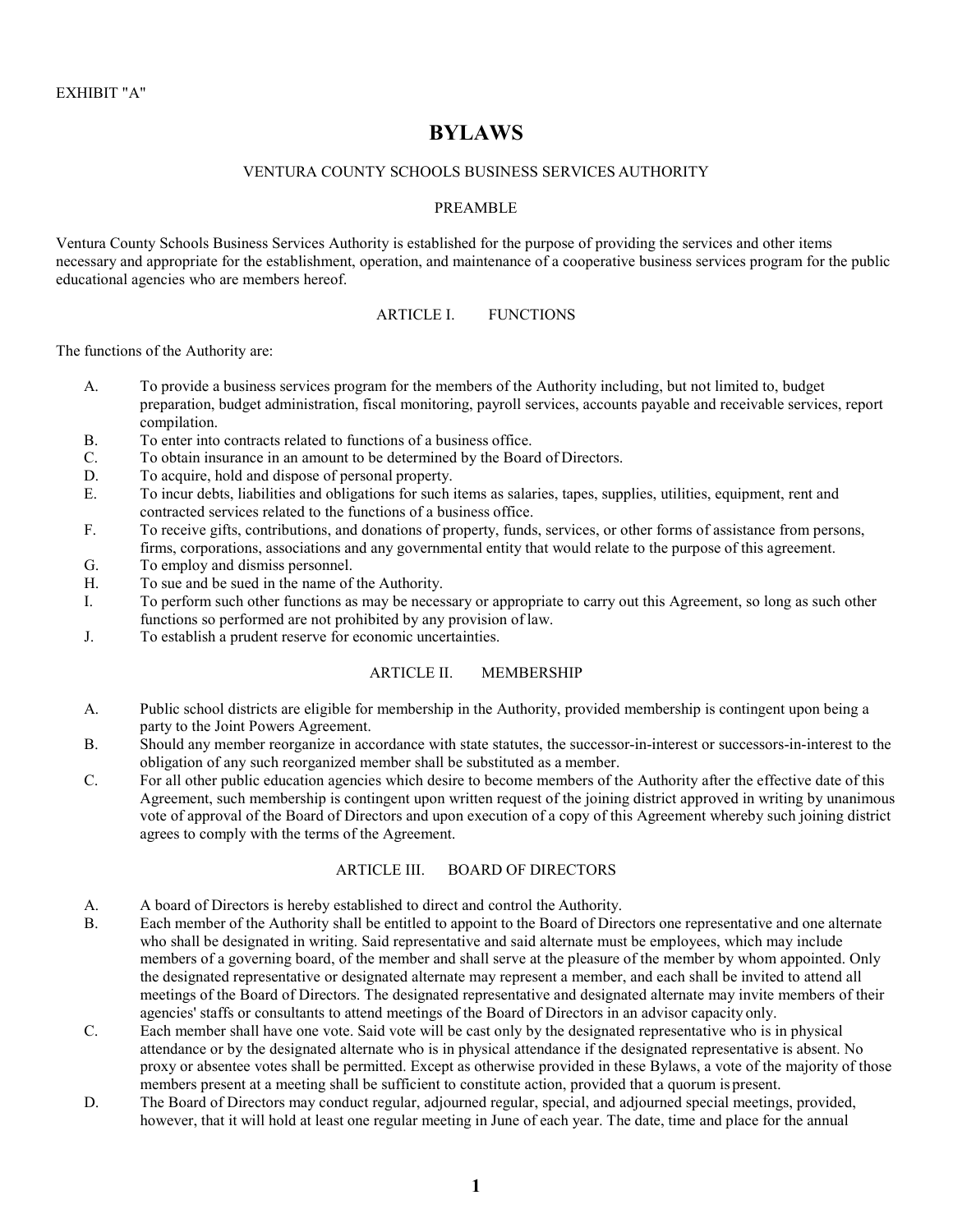meeting shall be fixed by resolution of the Board of Directors, which resolution shall be publicly posted prior to the meeting on a public bulletin board to be designated by the Board of Directors and filed with each member of the Authority. The Board of Directors may hold additional meetings as determined by the Board. All meetings of the Board of Directors shall be called, held and conducted in accordance with the terms and provisions of the Ralph M. Brown Act (Sections 54950, et seq.), of the California Government Code, as said Chapter may be modified by subsequent legislation, and as the same may be augmented by rules of the Board of Directors not inconsistent therewith. Except as otherwise provided or permitted by law, all meetings of the Board of Directors shall be open and public. The Board of Directors shall cause to be kept minutes of its meetings and shall promptly transmit to the members of the Authority true and correct copies of the minutes of such meetings.

- E. The Board of Directors, by resolution, shall designate a specific location at which it will receive notices, correspondence, and other communications, and shall designate one of its members as an officer for the purpose of receiving service on behalf of the Board of Directors. The Board of Directors shall comply with the provisions of Sections 6503.5 and 53051 of the Government Code requiring the filing of a statement with the Secretary of State and with the County Clerk.
- F. The Board of Directors may appoint and dissolve working committees from its active membership or by contracting for services of others in keeping with the Joint Powers Agreement and these Bylaws.
- G. The Board of Directors shall determine contribution rates and the method by which contributions will be paid to the Authority. The contribution rate shall be ratified by the respective Boards of Trustees of the member districts if the increase in total annual budget exceeds the prior year annual budget by more than eight percent (8%). The Board of Directors shall also provide for additional assessments during the year, if necessary or appropriate, to allow for increase costs and expenses as may occur. If an additional assessment is necessary, it shall be ratified by the respective Boards of Trustees of the member districts. The Board of Directors shall insure that a complete and accurate system of accounting of the Authority fund shall be maintained at all times consistent with established auditing standards and accounting procedures.

#### ARTICLE IV. RULES OF THE BOARD OF DIRECTORS

- A. The Board of Directors may establish rules governing its own conduct and procedure and have such express or implied authority as is not inconsistent with or contrary to the law of the State of California, these Bylaws, or Joint Powers Agreement.
- B. A quorum for the transaction of business by the Board of Directors shall consist of a majority of the active members of the Authority then in current status.
- C. No one serving on the Board of Directors shall receive any salary or compensation from the Authority. However, the Board of Directors may authorize reimbursement for expenses incurred by the Directors in connection with the duties as an officer or Board Member.

#### ARTICLE V. OFFICERS

- A. The officers for the Authority shall be elected by the Board of Directors. The principal officers shall be a President, Vice President, and a Clerk and shall each serve a term of office as may be established by the Board of Directors in its rules. The officers of the Authority shall be custodians of the property of the Ventura County Schools Business Services Authority.
- B. The President shall be the chief executive officer and shall see that all orders and resolutions of the Board of Directors are carried into effect and shall be an ex officio member of all committees appointed by the Board of Directors. The President shall have such other powers and perform such other duties as may be prescribed from time to time by the Board of Directors.
- C. The Vice-President shall have such powers and perform such duties as may be prescribed from time to time by the Board of Directors or the President. In the absence or disability of the President, the Vice-President shall be vested with all the powers and authorized to perform all the duties of the President until the return of the President.
- D. The Clerk shall have such other powers and perform such other duties as may be prescribed from time to time by the Board of Directors or the President. In the absence of both the President and Vice-President, the Clerk shall call the meeting to order and possess the powers and perform the duties of the President until the return of the President or Vice-President.
- E. The Executive Director shall be the Assistant Superintendent, Business Services for the Ventura County Superintendent of Schools. No remuneration shall be paid to the Executive Director for said services, except that the actual and necessary expenses incurred by the Executive Director while performing duties authorized by the Board of Directors shall be reimbursed.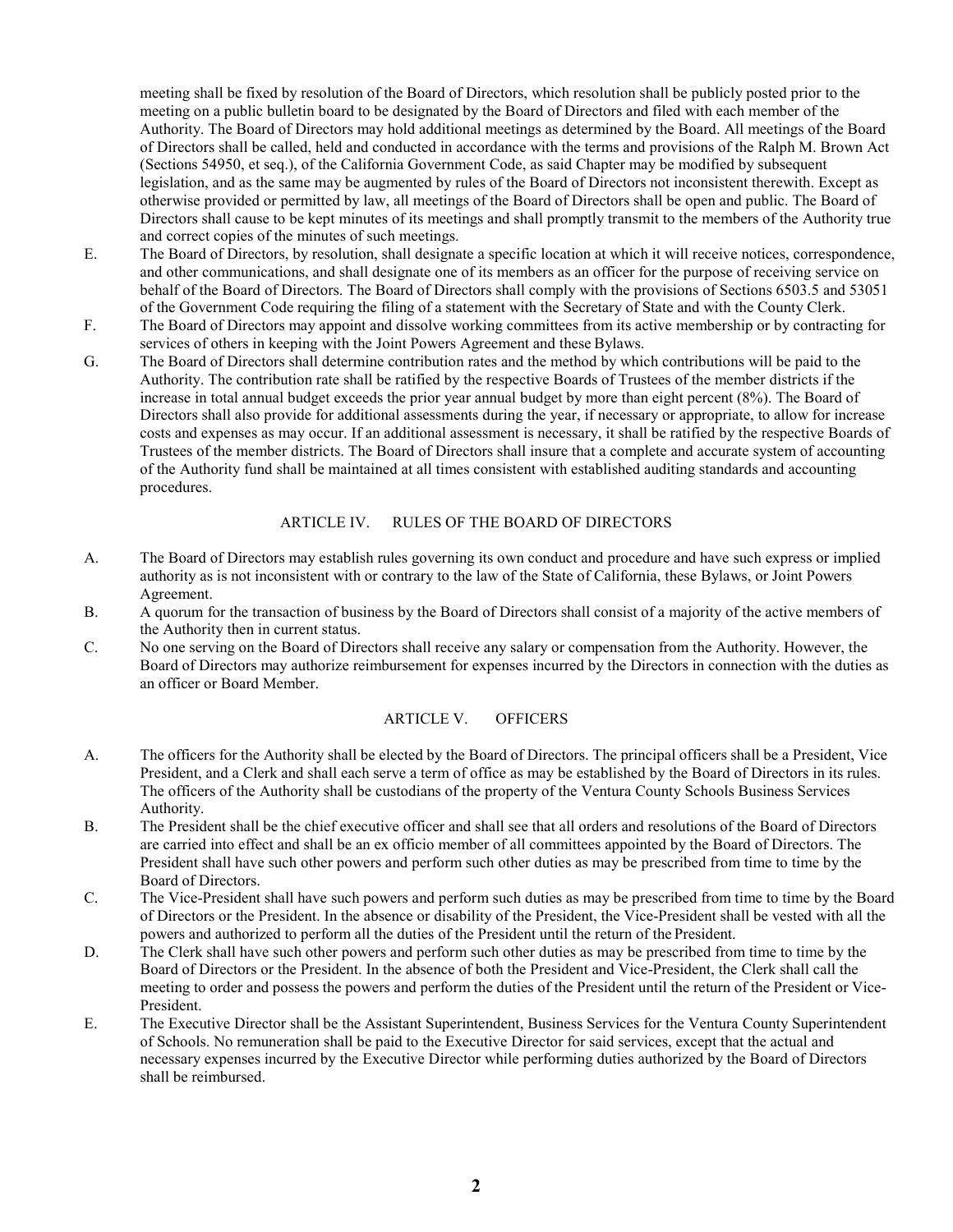#### ARTICLE VI. ADMINISTRATION

- A. The Board of Directors shall administer the Ventura County Schools Business Services.
- B. The Board of Directors shall have the authority to carry out all functions of the Authority, including, but not limited to, making and entering into contracts; employing and dismissing agents and employees; acquiring, holding and disposing of personal property; incurring debts, liabilities, or obligations necessary for the accomplishment of the Authority; receiving, accepting, and expending or disbursing funds by contract or otherwise, for purposes consistent with the provisions hereof; and maintaining at all time a complete and accurate system of accounting for said funds.
- C. The Board of Directors shall provide, or cause to be provided, each member with a quarterly report of the financial condition of the Authority.
- D. The Board of Directors shall annually, on or before the Board meeting in June, adopt a budget showing each of the purposes for which the Authority will need money and the estimated amount of money that will be needed for each such purpose for the ensuing fiscal year. A copy of the budget shall be transmitted to each of the participatingmembers.

# ARTICLE VII. FINANCE

- A. The Authority shall operate on a fiscal year from July 1 to June 30.
- B. At the beginning of the fiscal year, each member shall pay to the Authority 1/4 the annual contribution calculated by the Board of Directors pursuant to sub-paragraph C of this Article. Each member of the Authority hereby agrees to authorize the Ventura County Superintendent of Schools to transfer from the members' general funds any required contributions as specified in the Agreement or these Bylaws.
- C. The contribution for each member shall be determined by the Board of Directors. To determine the contribution, the Board of Directors shall utilize estimated operating costs, provisions for contingencies, and such other factors required for prudent financing of a cooperative business services program.
- D. Should the total obligations against all the members of the Authority exceed in any year the total annual contributions paid by all members of the Authority for that year, the members shall be assessed by the Board of Directors an additional amount based upon the percentage of annual contributions paid by each member relative to the total annual contributions paid by all members for that year.
- E. The Board of Directors shall have the power, authority, and duty to handle all aspects of claims against the Authority or members of the Authority arising out of facts occurring during membership. All expenditures of funds shall be authorized in accordance with rules and procedures established by the Board of Directors.

# ARTICLE VIII. ACCOUNTS AND RECORDS

- A. The Treasurer of Ventura County is the designated depository of the Authority.
- B. The Authority is strictly accountable for all funds received and disbursed by it and, to that end; the authority shall establish and maintain such funds and accounts as may be required by good accounting practice or by any provision of law or any resolution of the Authority. Books and records of the Authority in the hands of the designated official shall be open to inspection at all reasonable times by representatives of the members. The Authority, as soon as practical after the close of each fiscal year, shall give, or cause to be given, a complete written report of all financial activities for such fiscal year to each member of the Board of Directors and to the chief administrative officer of each member of the Authority.
- C. The Executive Director shall make, or contract to make with a public accountant or Certified Public Accountant, an annual audit of the accounts, records, and financial affairs of the Authority. In each case, the minimum requirements of the audit shall be those prescribed by the State Controller for Special districts under Section 26909 of the California Government Code and shall conform to generally accepted auditing standards and accounting principles. When such an audit of accounts and reports is made by a public accountant or Certified Public Accountant, a report thereof shall be filed as a public record with each of the members of the Authority, and also with the Auditor-Controller of Ventura County. Such report shall be filed on or before December 15 following the end of the fiscal year under examination. Any costs of the audit, including contracts with, or employment of, Certified Public Accountants in making the audit(s) provided for herein, shall be borne by the Authority and shall be a charge against any unencumbered funds of the Authority available for that purpose.
- D. The Auditor-Controller of Ventura County shall draw warrants to pay demands against the Authority when such demands have been duly approved in accordance with rules and procedures established by the Board of Directors.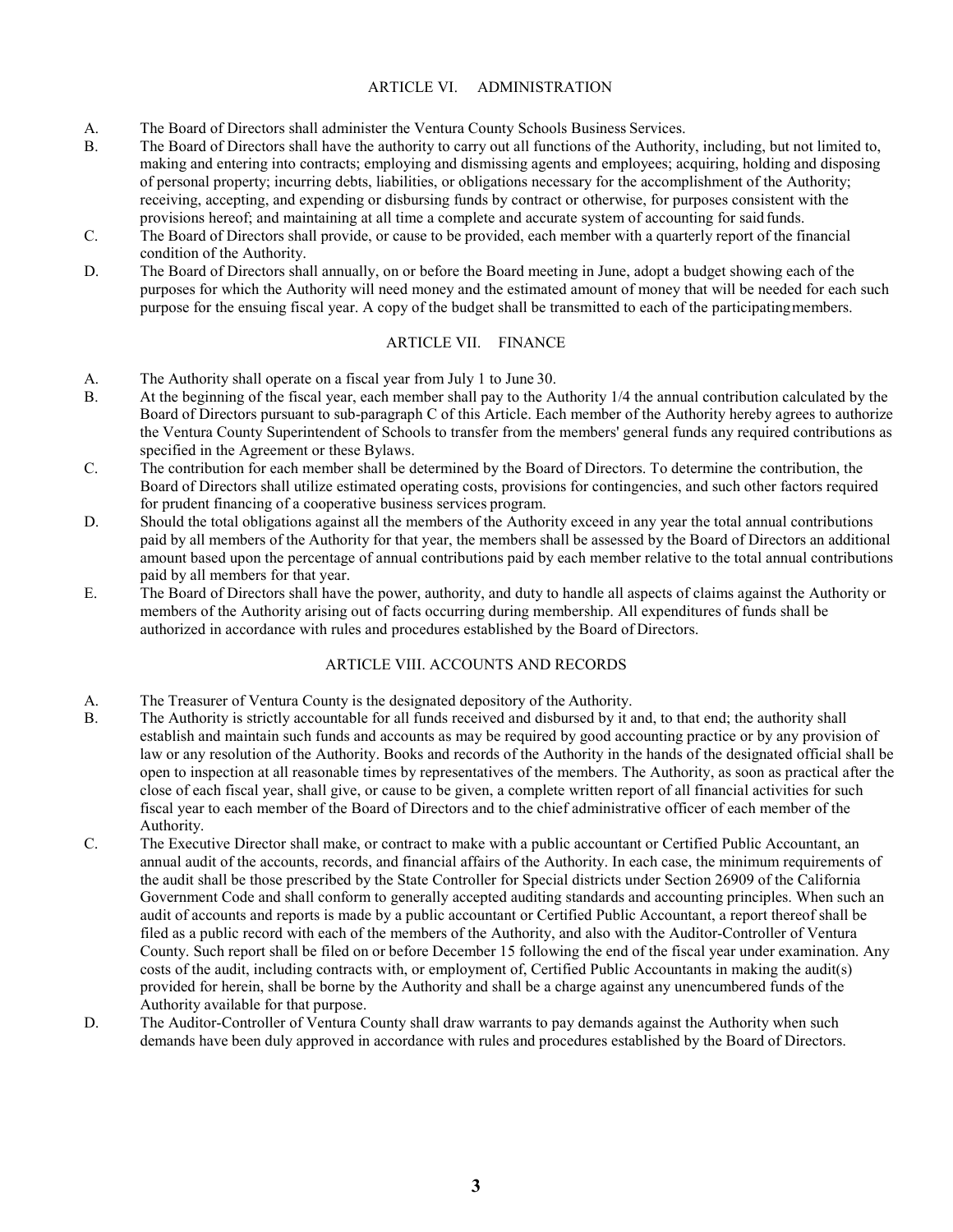#### ARTICLE IX. WITHDRAWAL FROM OR TERMINATION OF MEMBERSHIP

- A. Any member of the Authority may withdraw from its status as a member and party to the Joint Powers Agreement by notifying the Board of Directors of the Authority in writing. Termination shall be effective ninety (90) days from receipt of written notice.
- B. Upon the written notice of any member indicating its intention to withdraw its membership, the Board of Directors shall establish a reserve account to pay for any obligation that might affect the withdrawing member in an amount to be determined by the Board of Directors. The Board of Directors shall establish an additional reserve account for possible obligations that might involve the withdrawing member arising out of facts occurring while the withdrawing member was a member of the Authority but submitted after said member has withdrawn from same. The amount of said additional reserve account shall be set by the Board of Directors. Any and all amounts remaining in any reserve account at the expiration of five years after the member's withdrawal shall be returned to the withdrawing member unless the Board of Directors deems that pending probable liabilities and related costs still exist.
- C. The withdrawing member shall continue to be responsible for the amount of any costs, liabilities, assessments, or contingencies required because of claims against the withdrawing member which exceed the amount set aside in the reserve accounts established pursuant to subparagraph B of this Article.
- D. The withdrawing member shall vote only on those matters applicable to the withdrawing member.
- E. A member may be involuntarily terminated from the Authority at any time upon a vote of two-thirds (2/3) of the members of the Board of Directors. Involuntary termination shall have the effect of eliminating the party as a signatory of the Joint Powers Agreement and as a member of the Authority, effective at the end of the fiscal year in which the action is taken or upon such other date as the Board of Directors may specify. Should a member be involuntarily terminated, reserve accounts shall be established pursuant to subparagraph B of this Article as though the member were voluntarily withdrawing and the member shall continue to be responsible for the amount of any costs, liabilities, assessments, or contingencies required because of claims against the member which exceed the amount set aside in the reserve accounts established pursuant to subparagraph B of this Article. Grounds for involuntary termination include, but are not limited to, thefollowing:
	- 1. Failure or refusal of a member to abide by an amendment which has been adopted by the Board of Directors or by the members of the Authority as provided in the Agreement or these Bylaws.
	- 2. Failure or refusal to pay contributions or assessments to the Authority as provided in subparagraph C or D of Article VII.

#### ARTICLE X. DISPOSITION OF PROPERTY AND FUNDS

- A. In the event of the dissolution of the Authority, the complete rescission or other final termination of Joint Powers Agreement by all members or other public educational agencies then a party to the Agreement, any property interest or surplus moneys remaining in the Authority following a discharge of all obligations shall be disposed of as the Board of Directors shall then determine, with the objective of returning to each member or other agency which is then or was theretofore a party during the six-month period immediately preceding the termination of the Agreement, a proportionate return of the contributions made to such properties by such parties, which shall be determined in the same manner as for a withdrawing member as provided in subparagraph B below.
- B. In the event a member withdraws from or terminates membership in the Agreement, the Board of Directors shall pay to the withdrawing or terminating member it's pro rata share of the total tangible assets less obligations. A withdrawing or terminating member's pro rata share is defined as the total contributions paid by the member divided by the total contributions paid by all members from the inception of Authority to the date of the member's withdrawal or termination.
- C. The Board of Directors shall determine whether the obligation to pay a member's pro rata share shall be discharged through a transfer of personal property or through a payment of funds. If requested in writing by the members, and if determined by the Board of Directors to be feasible and equitable, the member's pro rata share shall be discharged by returning to the member the same or similar personal property initially owned by the member and conveyed to the Authority in satisfaction of the member's financial obligations. Said transfer or payment shall be made within a reasonable time following withdrawal or termination.
- D. The current fair market value of the member district's properties and assets shall be determined by the Board of Directors. If the terminating member disagrees with the current fair market value of Authority properties and assets as determined by the Board of Directors, the current fair market value of said properties and assets shall be determined by a panel of three disinterested and qualified appraisers, one appraiser to be appointed by the Board of Directors, one appraiser to be appointed by the Board of Trustees of the withdrawing or terminating member, and the two appraisers so appointed to jointly select a third appraiser. The fees for the above appraisers shall be allocated as follows:
	- 1. The Authority shall pay the costs of the appraiser it selects.
	- 2. The withdrawing district shall pay the costs of the appraiser it selects.
	- 3. The Authority and withdrawing district shall each pay one-half (50%) of the costs attributed to the appointed third appraiser.